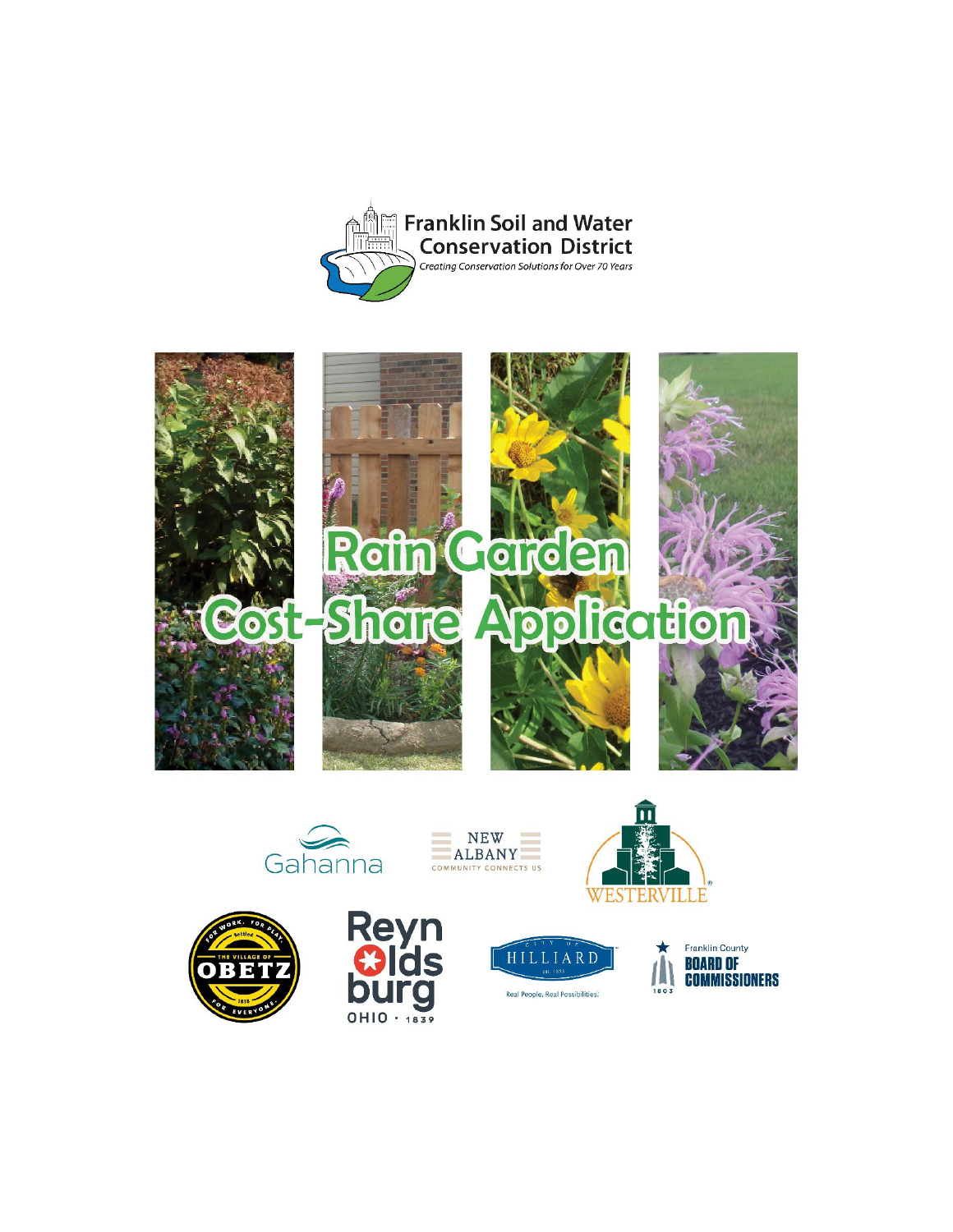## **Introduction**

Thank you for your interest in working to protect the water quality of our local streams, providing important habitat, and beautifying your neighborhood.

The purpose of the rain garden cost-share assistance grant is to financially assist property owners within the participating City/Municipality with the placement of rain gardens on their property. Eligibility for this grant requires that the property be located within the participating location, and the garden completed the current year of application submittal.

A rain garden is an attractive landscaped area in a low spot on a property designed to catch stormwater runoff from hard surfaces (i.e., rooftops, driveways, sidewalks). Rain gardens are planted with native perennials, shrubs, or trees that allow runoff to infiltrate naturally into the ground, prevent pollutants from entering our streams, slow the flow of water from a yard during and after a storm, and recharge groundwater. As part of the application process, you are asked to work with Franklin Soil and Water Conservation District to help with sizing, location, and planting options. This assistance is available throughout the process of rain garden planning in a remote or onsite manner.

Occasional circumstances where site-appropriate plants may offer stormwater, habitat, or drainage improvements may warrant approaches outside the scope of a traditional rain garden. Conservation staff will review these instances on a case-by-case basis.

Your participating City/Municipality offers limited grants in an amount not to exceed \$250.00, as reimbursement for the purchase of plants, mulch, compost, and drainage hardware for a rain garden on your property. The City of Grove City is a temporary participating partner for 2020. Applications are accepted throughout the year, but funding is limited to first-come, first-served basis for approved applications.

Reimbursement for materials used in your rain garden will be provided after a visit from a Franklin Soil and Water representative to verify that your rain garden has been completed. All plants must be planted and the original receipts from purchases must be submitted to receive reimbursement. Once the rain garden is properly documented, you should receive your reimbursement for the actual documented costs or \$250.00, whichever is less, within 30 days. No reimbursement will be provided for items purchased but not planted in the rain garden area.

#### Please contact Franklin Soil and Water at 614-486-9613 to discuss eligibility or address questions prior to submitting this application.

Submit Completed Agreement and mail or drop off to:

Franklin Soil & Water Conservation District 1404 Goodale Blvd. Suite 100 Columbus, Ohio 43212

Alternatively, email your application to: Sara Ernst : [Sernst@franklinswcd.org](mailto:Sernst@franklinswcd.org)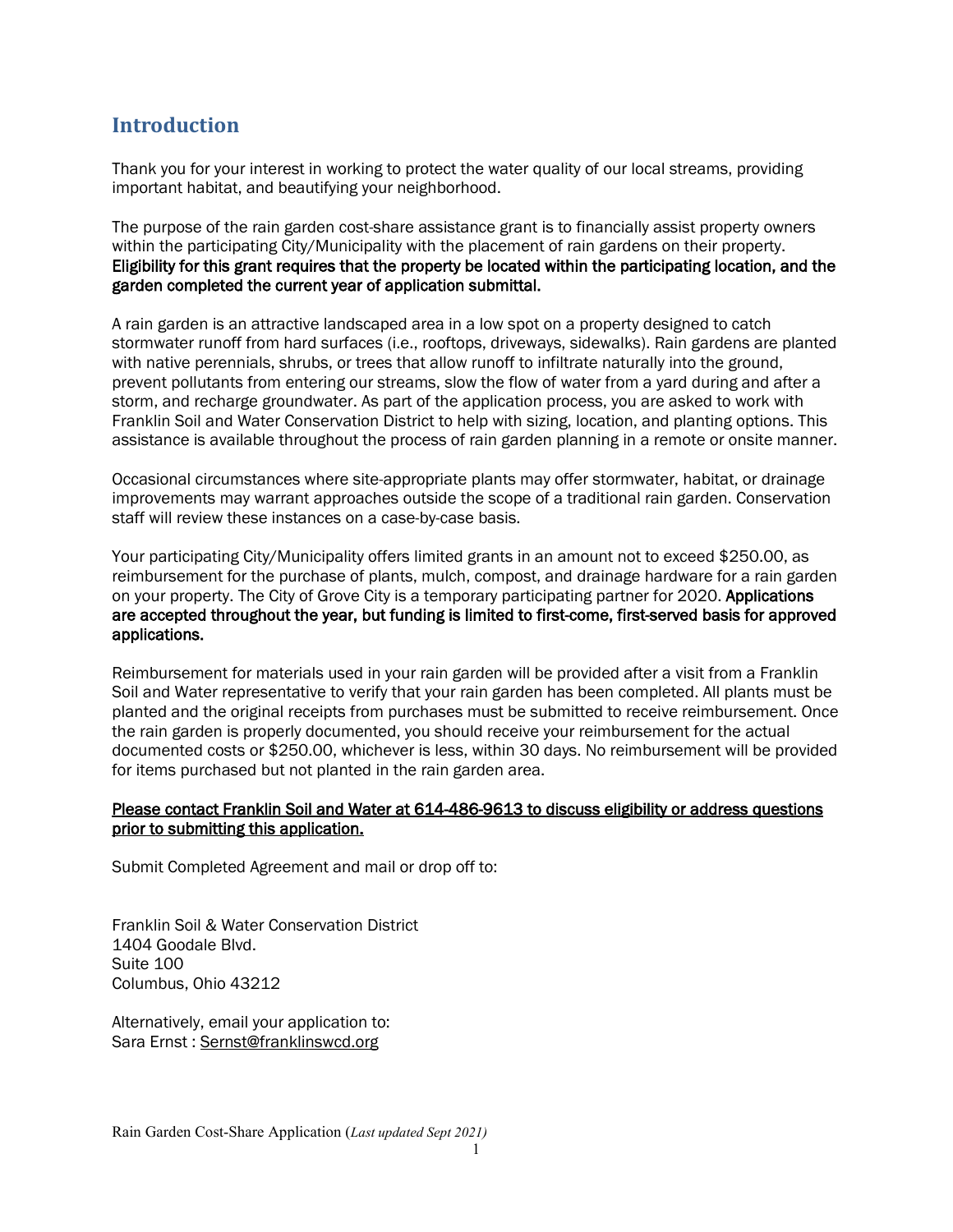# **Applicant Information**

| <b>Application Date:</b><br>Name of Applicant (individual, group, or<br>organization): | Participating City/Municipality (must be<br>your primary tax district): |
|----------------------------------------------------------------------------------------|-------------------------------------------------------------------------|
| Applicant mailing address:                                                             | Name of Landowner (if different than<br>applicant):                     |
| Applicant phone number & email:                                                        | Landowner mailing address:                                              |
| Watershed of project location:                                                         | Landowner phone number & email:                                         |

Have you previously submitted an application to Franklin Soil and Water for this project, or one similar to it on the same property? Yes  $\Box$  No  $\Box$  If yes, explain:

Funds requested (up to \$250): Total Project Cost:

Type of watershed concern this project will address:

| Water quality $\square$                                                                | Water quantity $\square$ | Wildlife habitat $\square$         | Erosion $\square$ | Wet basement $\square$        |  |  |
|----------------------------------------------------------------------------------------|--------------------------|------------------------------------|-------------------|-------------------------------|--|--|
| Drainage concerns on property $\square$                                                |                          | Neighbor's water concern $\square$ |                   | Flooding near house $\square$ |  |  |
| Do you have a stream or drainage swale running through your property? Please describe: |                          |                                    |                   |                               |  |  |

Are your streets or lawn frequently flooded or have standing water? Yes  $\Box$  No  $\Box$ 

### **Description of Project**

Describe the current watershed, drainage, or other concern you are seeking to address:

Describe your project (attach site map, design, planting lists, photos, or other information you have):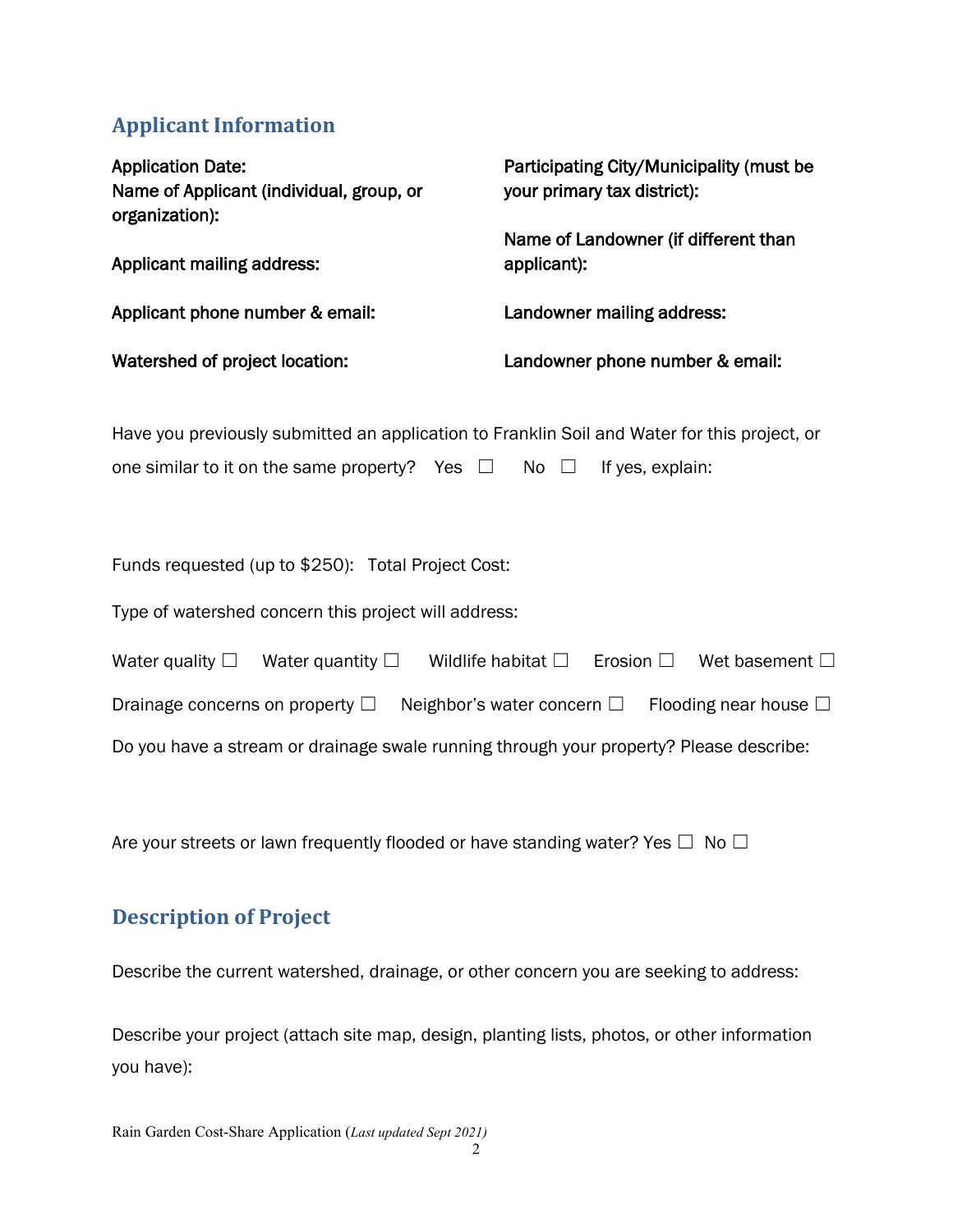Size of rain garden:

Are you planning on disconnecting your downspouts to direct roof runoff to your rain garden? Yes  $\Box$  No  $\Box$  If not, where will the stormwater come from to feed your rain garden?

Do you agree to have Franklin Soil and Water Conservation District help assess the site, offer design guidance, and suggest plantings for your rain garden? Yes  $\Box$  No  $\Box$ \*This box must be checked "Yes" as a requirement for cost-share assistance approval.

Do you have others involved in your planning or implementation process (i.e. landscapers, consultants, etc.)? Yes □ No □ If yes, please list:

| <b>Anticipated Budget</b> |            |                   |                   |             |  |  |  |  |
|---------------------------|------------|-------------------|-------------------|-------------|--|--|--|--|
| <b>Materials</b>          | # of Units | <b>Unit Costs</b> | <b>Total Cost</b> | Description |  |  |  |  |
| <b>Plants</b>             |            |                   |                   |             |  |  |  |  |
| <b>Mulch</b>              |            |                   |                   |             |  |  |  |  |
| Compost                   |            |                   |                   |             |  |  |  |  |
| Soil                      |            |                   |                   |             |  |  |  |  |
| additives                 |            |                   |                   |             |  |  |  |  |
| (if any) $*$              |            |                   |                   |             |  |  |  |  |
| Labor costs               |            |                   |                   |             |  |  |  |  |
| (if any) $*$              |            |                   |                   |             |  |  |  |  |
| Other/misc.*              |            |                   |                   |             |  |  |  |  |
| <b>Totals</b>             |            |                   |                   |             |  |  |  |  |

\*These expenses do not apply to reimbursement, but are used to assist future gardeners with budgeting.